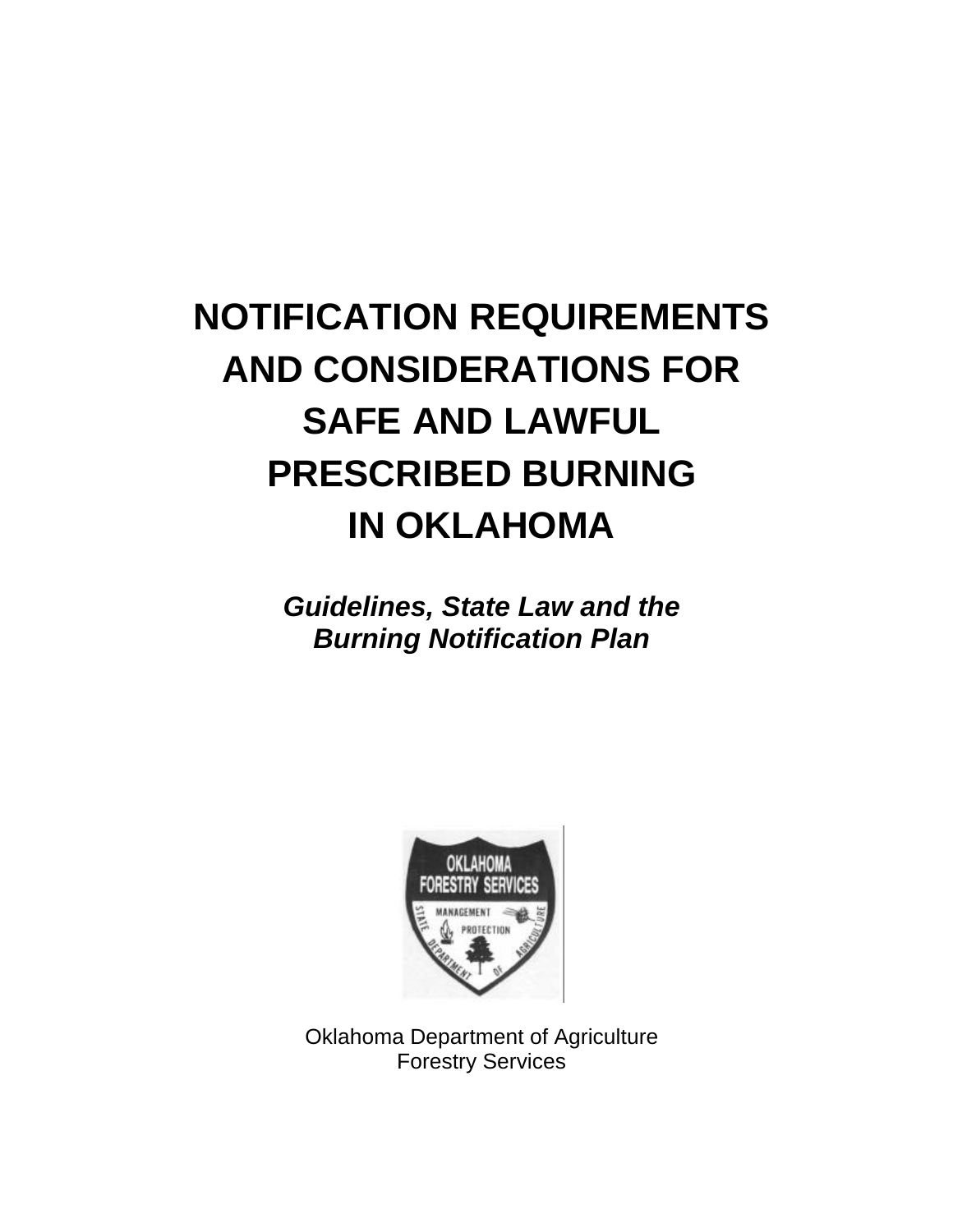## **NOTIFICATION REQUIREMENTS AND CONSIDERATIONS FOR SAFE AND LAWFUL PRESCRIBED BURNING IN OKLAHOMA**

Oklahoma Department of Agriculture – Forestry Services PO Box 528804 – Oklahoma City, OK 73152 – 405-522-6158

Prescribed burning is an effective land management tool that can help landowners accomplish a variety of objectives. But there are also risks and liabilities associated with burning so it must be used with appropriate caution. Landowners and managers must understand their responsibilities under Oklahoma law and how to plan and conduct a burn safely. By following some basic guidelines and exercising caution and common sense, your burns will be safe and effective, your neighbors and the public will be protected and prescribed burning will remain a viable management tool in Oklahoma.

The information that follows is intended to acquaint you with basic prescribed burning considerations and the law. It does not contain enough detail to enable you to plan and conduct a burn, but presumes you are already experienced, trained or knowledgeable about the use of fire. There are other sources of information, training and technical assistance available that provide details about prescribed burning.

**Disclaimer.** The Oklahoma Department of Agriculture provides this information as a public service and is in no way liable for the actions of those who undertake prescribed burning activities. Landowners must become experienced and knowledgeable about the use of prescribed fire before actually planning and conducting a burn themselves.

**Controlled Fire or Wildfire.** There is a big difference between a prescribed burn and a wildfire. Prescribed burns are conducted on a designated area under specific conditions for a defined objective, and are extinguished. A wildfire is a fire that is out of control. A "safe burn" is measured by your ability to successfully plan, organize and conduct a burn on a defined area to accomplish specific objectives, while safeguarding the burning crew, your equipment, your neighbors and the public at large. "Safe burns" are no accident.

**Liability.** *You are responsible for your fire.* Title 2, Sections 16-28 and 16-28.2 of the Oklahoma Forestry Code provide some liability protection for landowners conducting prescribed burns under certain conditions (see next pages). To obtain this protection however, the owner or manager is responsible for planning the burn, providing proper notification to neighbors and local authorities, conducting the burn according to the plan, providing adequate equipment and manpower to control the fire and confine it to his or her property and preventing downwind impacts. In terms of liability, the law distinguishes between fires that escape by accident and those that escape due to negligence.

**Safety Considerations.** *Your responsibilities related to safety are***: (1) Identify sensitive places** around and downwind of the area you plan to burn and manage your smoke to avoid causing problems downwind from the burn. Errant smoke can impact your neighbors and local communities, close airports or roadways and create significant safety hazards. **(2) Provide personal protective gear** for your crew and communicate with them effectively before and during the fire to ensure their safety. **(3) Use an appropriate firing technique** to minimize risk. **(4) Provide an adequate amount of equipment** in good working order to manage the fire and handle emergencies.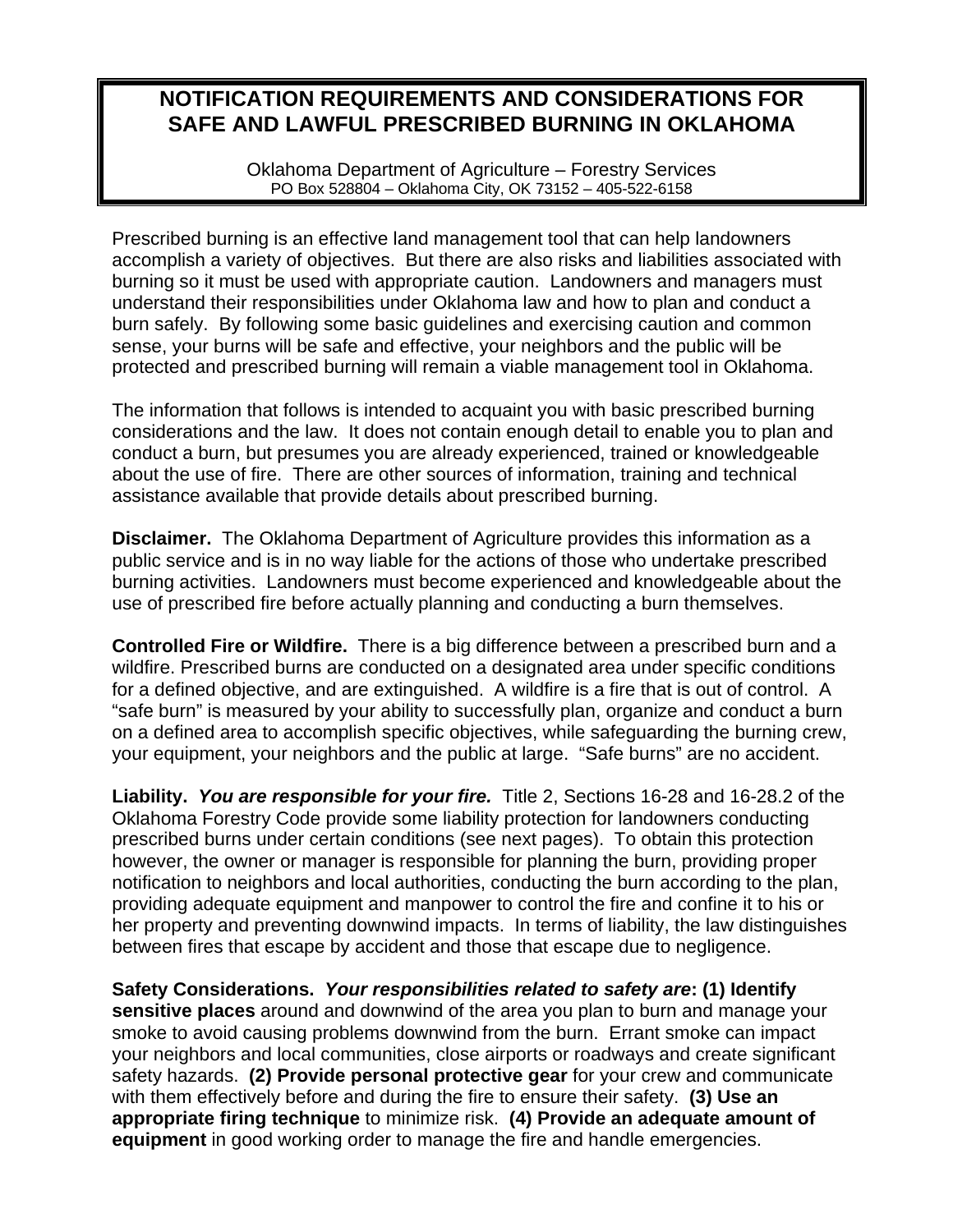**Plan the Burn.** *Your responsibility is to take the time necessary to thoughtfully*  **plan your burn well in advance of the actual burn date.** The first step in burning is to identify the area to be burned and your objective for burning it. Other key factors you must consider include fuel type and amount (loading), proximity to roads, houses and communities, topography, size of burn and natural barriers. All other considerations in your plan – firing technique, equipment and crew needs, control lines, desired weather conditions, season, safety considerations – will depend upon these key factors.

**Notification Requirements.** *Your responsibility is to notify your neighbors and local authorities before conducting a burn.* For your burn to be lawful, State law requires all burners to: notify all adjoining landowners within 60 days of the burn; provide a Prescribed Burning Notification Plan to the local rural fire department; and notify the fire department within 48 hours of actually conducting the burn. Inside the designated Forest Protection Area (see map), you must also provide a copy of the Notification Plan to the nearest Forestry Division office and notify them at least 4 hours before setting the fire.

**Control Lines.** *Your responsibility is to keep your planned fire to a defined area by using roads, natural features and firelines.* Control lines must be wide enough, frequent enough and located properly to enable you to keep your fire within the planned area. For most burning, a basic fireline consists of a strip of mineral soil 6 to 8 feet wide. As the fuel load becomes heavier and more volatile, or when you use more aggressive firing techniques, you will need more frequent and wider firelines to maintain control.

**Weather Considerations. Y***our responsibility is to understand the most important weather factors that will affect your burn and the conditions under which your burn can be conducted safely.* Knowledge of weather is the key to successful prescribed burning and is required for proper management of smoke produced by your fire. Major weather factors include wind, relative humidity, rainfall and soil moisture, fuel moisture and atmospheric stability. Use Mesonet data, obtain an accurate fire weather forecast from the National Weather Service and use a weather kit to monitor local conditions.

**Equipment/Crew Needs.** *Your responsibility is to provide an adequate amount of people and equipment to maintain control of the fire once it is set.* This might include a pumper with at least 100 gallons of water and 50 feet of hose, drip torches, hand tools, radio communication and heavy equipment for fire suppression if needed.

## **Some General Burning Rules.** *As the burn date approaches, your responsibilities are:*

- Check the burn unit several days in advance, including all control lines and structures.
- Obtain a weather forecast that includes, at a minimum, predicted wind speed and direction, temperature, relative humidity, time of next major wind shift and stability of the atmosphere.
- Notify all neighboring landowners, the rural fire department and the Forestry Division if needed.
- Have equipment available and operational.
- Make sure all personnel know their duties and how the burn will be conducted.
- Stay within fire prescriptions that were developed to meet your objectives.
- *Burning under one or more of the following Red Flag Conditions is discouraged*: highly variable winds or gusts greater than 20 mph, relative humidity below 20%, air temperature above 100 degrees F, or wind shift or frontal passage expected within 12 hours.

**Information Resources.** Circular E-927 "Using Prescribed Fire in Oklahoma" by the Cooperative Extension Service is an excellent reference on the use of fire in Oklahoma. It is available at cost from the OSU Cooperative Extension Service. Information is also available from local offices of the Natural Resource Conservation Service.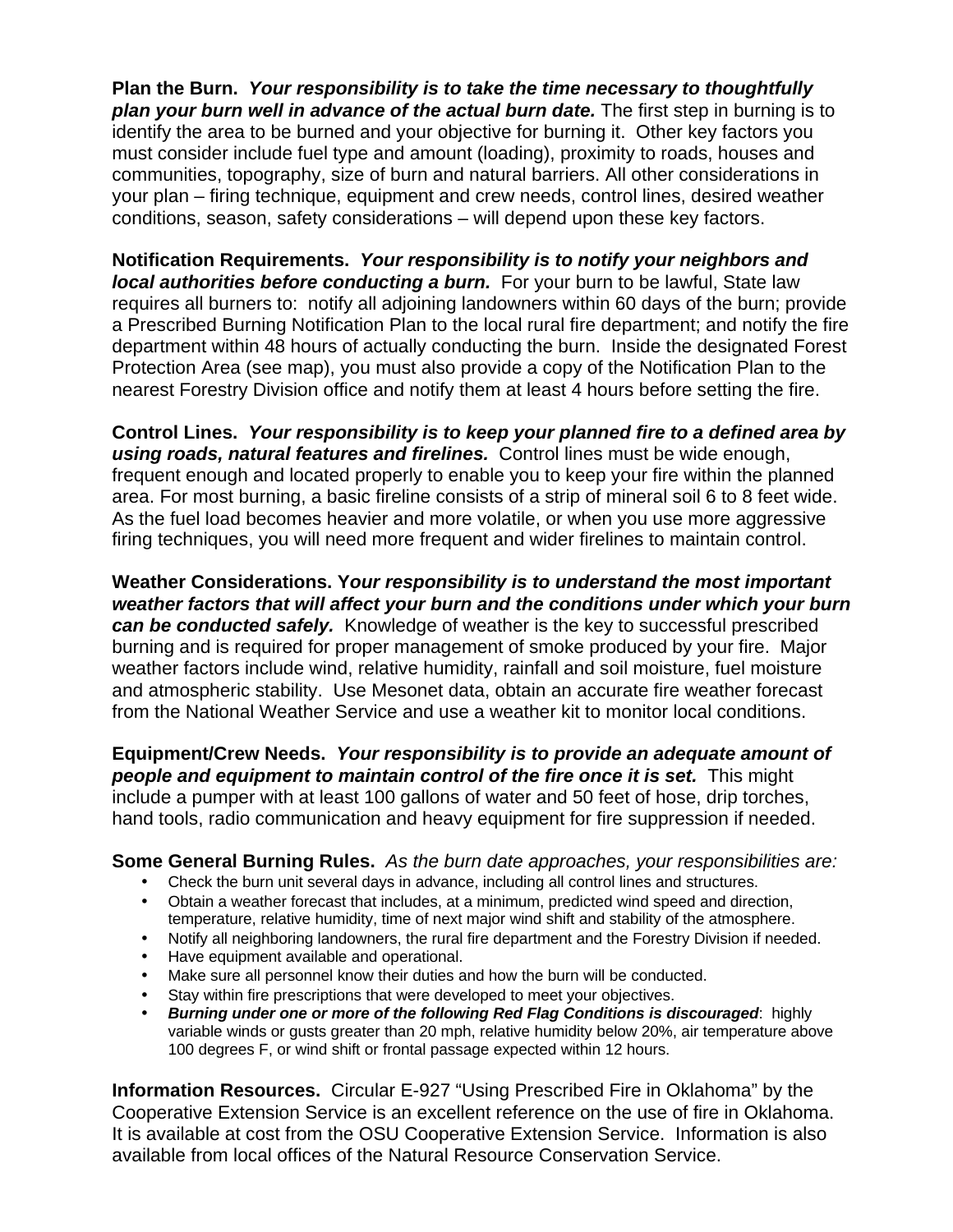### **Oklahoma Laws Pertaining to Burning**

The following laws are excerpted from Title 2 of the Oklahoma Statutes (The Oklahoma Forestry Code), as amended by the Legislature in 2001. These sections govern the lawful and unlawful use of fire in Oklahoma. Sections 16-28 and 16-28.2 define procedures for lawfully using prescribed fires that afford some reduction in criminal liability should your fire escape (amendments are expected in 2002).

#### **SECTION 16-24.1 (Lawful Burning)**

- **A**. It is lawful for an owner of croplands, rangelands or forestlands to set the croplands, rangelands or forestlands on fire for the purposes of: (1) Managing and manipulating plant species present whether grass, weeds, brush or trees; and (2) Destroying detrimental or unwanted plants, plant parts, shrubs or trees on croplands, rangelands or forestlands.
- **B**. The provisions of this section shall not be construed to exempt or release a person from civil liability for damages or injury incurred as a result of the burn or for criminal liability as imposed pursuant to the Oklahoma Forestry Code.

#### **SECTION 16-25. (Unlawful Burning)**

- **A.** It is unlawful for any person to carelessly or willfully burn or cause to be burned or to set fire to or cause any fire to be set to any forest, grass, crops, or woodlands not owned by, duly authorized by the owner or manager, or in the lawful possession of, the person setting the fire or burning the lands or causing the fire to be burned.
- **B.** Any person who carelessly violates this section is guilty of a misdemeanor punishable by a fine of not more than \$500, by imprisonment for not more than one year, or both. Any person who willfully violates this section is guilty of a felony punishable by a fine of not more than \$1,000, by imprisonment for not more than three years, or both.
- **C.** Any person who carelessly or willfully burns, causes to be burned, sets fire, or causes to be set, any forest, grass, croplands, or woodlands not owned by, duly authorized by the owner or manager, or in lawful possession of, shall be liable in a civil action to any person injured or damaged by a fire to the amount of the injury or damages.

#### **SECTION 16-28. (Procedure to Lawfully Burn Land)**

**A**. It is unlawful for any person either willfully or carelessly to burn, cause to be burned, to set fire to, or cause fire to be set to any forest, grass, croplands, rangeland, woods, wild lands, or marshes by an owner of such property, except under the following circumstances:

(1) In protection areas, notification to burn shall be made by the owner to the local office or local representative of the Forestry Division at least four hours in advance and verbal or written approval obtained. In addition to the notification requirements of this paragraph, any owner conducting a prescribed burn in a protected area shall comply with the provisions of Section 16-28.2;

(2) Outside protection areas, in order for prescribed or controlled burning to be lawful, an owner shall take reasonable precaution against the spreading of fire to other lands by providing adequate firelines, manpower, and fire fighting equipment for the control of the fire, shall watch over the fire until it is extinguished and shall not permit fire to escape to adjoining land; or

(3) Any owner wishing to conduct a prescribed burn outside protection areas shall comply with the provisions of Section 16-28.2.

- **B.** Nothing in this section shall relieve the person from the obligation to confine the fire to the owner's, agent's or tenant's land.
- **C.** The Oklahoma Forestry Code shall not apply to trimming or cutting of trees by public or private utilities for the purpose of eliminating interference with utility lines, poles, or other utility equipment.
- **D**. (1) Except as otherwise provided by Section 16-28.2, any person:

(a) who, whether by accident, neglect or intent, causes or allows damage or injury to occur to any ranch, buildings, improvements, hay, grass, crops, fencings, timber, marsh, or other property of another person by any fire described and conducted pursuant to this section, shall be civilly responsible for such damage or injury so caused pursuant to Section 16-30 of this title, and

(b) who carelessly violates this section is guilty of a misdemeanor punishable by a fine of not more than \$500, by imprisonment for not more than one year, or both.

(2) In addition, to civil liability, any person who willfully violates this section is guilty of a felony punishable by a fine of not more than \$1,000, by imprisonment for not more than three years, or by both.

**E.** Fire set under the provisions of this section shall not be allowed to spread beyond the control of the person setting the fire and shall be subdued and extinguished.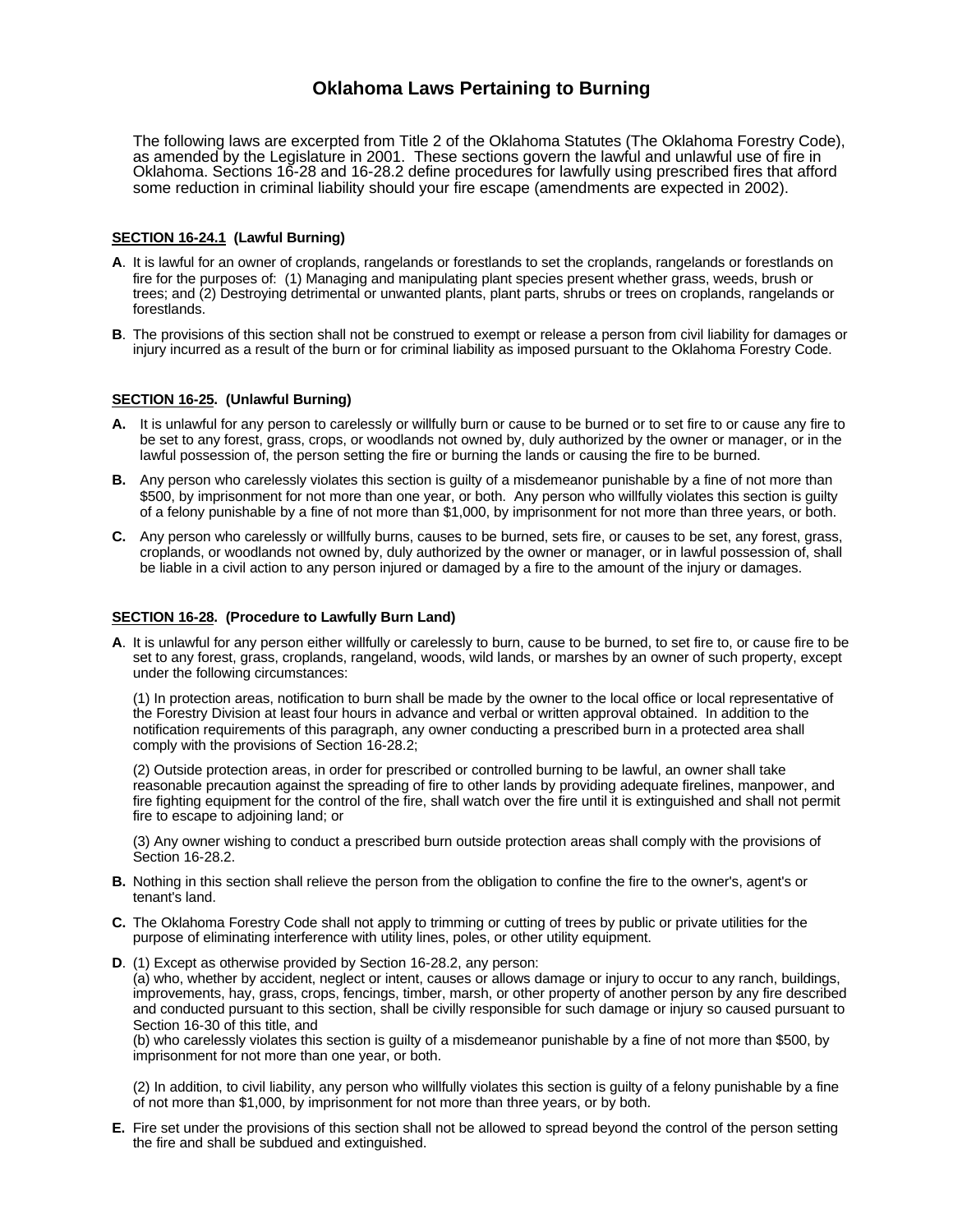#### **SECTION 16-28.2. (Prescribed Burning Provisions)**

**A.** (1) The provisions of this section apply to prescribed burning.

(2) Any owner wishing to set fire to his or her land in order to conduct a prescribed burning shall comply with the provisions of this section.

- **B.** Within 60 days prior to conducting a prescribed burn, the owner of land to be burned shall orally or in writing notify all landowners whose lands adjoin the owner's land to be burned. The owner shall include in the written notice or shall orally notify the adjoining landowners of the proposed date and location of the burn and a telephone number where the owner can be reached for information regarding the prescribed burning.
- **C.** In addition to notification of adjoining property owners pursuant to Subsection B of this section, the owner of the land to be burned shall complete the prescribed burning notification plan specified in subsection D of this section and shall submit such plan to the rural fire department nearest the land to be burned. If the land to be burned is in a protection area, the owner shall also submit a copy of the notification plan to the local office or local representative of the Forestry Division nearest to the land to be burned.
- **D.** Any person wishing to conduct a prescribed burn shall complete this form, distributed by the State Department of Agriculture, which shall be in substantially the following form:

PRESCRIBED BURNING NOTIFICATION PLAN (The notification plan shall contain the following information):

- $\triangleright$  Name and Telephone Number<br> $\triangleright$  Mailing Address, County, City,
- in Mailing Address, County, City, State, and Zip Code in Ranch Name (if any)
- ÿ Ranch Name (if any)
- $\geq$  Description of area to be burned<br> $\geq$  Approximate acres to be burned
- $\geq$  Approximate acres to be burned<br> $\geq$  Written description of location
- $\triangleright$  Written description of location<br> $\triangleright$  Projected time frame
- Projected time frame
- $\triangleright$  Date of previous burn
- $\triangleright$  Objectives to be accomplished through the prescribed burn
- $\geq$  Contact information<br> $\geq$  Rural fire department
- Example Theorem and the partment name, location, and telephone number<br>
Example Theorem District office (for protection areas)
- Forestry District office (for protection areas)
- $\triangleright$  Adjoining landowners

You need to file the original copy of the form with the rural fire department nearest to the land to be burned. If you are conducting a prescribed burn within a protection area, you also need to file a copy of the notification plan with the local office or local representative of the Forestry Division nearest to the land to be burned. A copy of the plan shall be retained by the owner of the land to be burned.

**E.** (1) Whether the land is located within or outside a protection area, the owner of land to be burned shall, within 48 hours of conducting a prescribed burn, notify the rural fire department receiving a copy of the prescribed burning notification plan that the prescribed burn will be conducted.

(2) Within a protection area, the owner of land to be burned shall also, within the time period required by Section 16- 28 of Title 2 of the Oklahoma Statutes, notify the local office or local representative of the Forestry Division receiving a copy of the prescribed burning notification plan.

- **F.** Prescribed burning conducted pursuant to provisions of this section shall:
	- (1) Be considered in the public interest and shall not constitute a public or private nuisance; and
	- (2) Be considered a property right of the property owner if naturally occurring vegetative fuels are used.
- **G.** (1) Any owner conducting a prescribed burn who is found by a court of law to have caused damages or injury as a result of accident or by ordinary negligence shall only be civilly liable for actual damages resulting from the prescribed burn.

(2) Any owner conducting a prescribed burn who is found by a court of law to have committed gross negligence in conducting the prescribed burning may be found to be both civilly liable for the amount of damage done by the fire, and criminally liable pursuant to paragraph 3 of this subsection.

(3) Any owner setting or causing to be set on fire his or her land, and as a result of gross negligence permitting the fire to spread beyond the control of the owner or beyond the bounds of the owner's land, shall be deemed guilty of a misdemeanor, and upon conviction thereof, be fined a sum not more than \$500, or imprisonment in the county jail for a period not more than six months.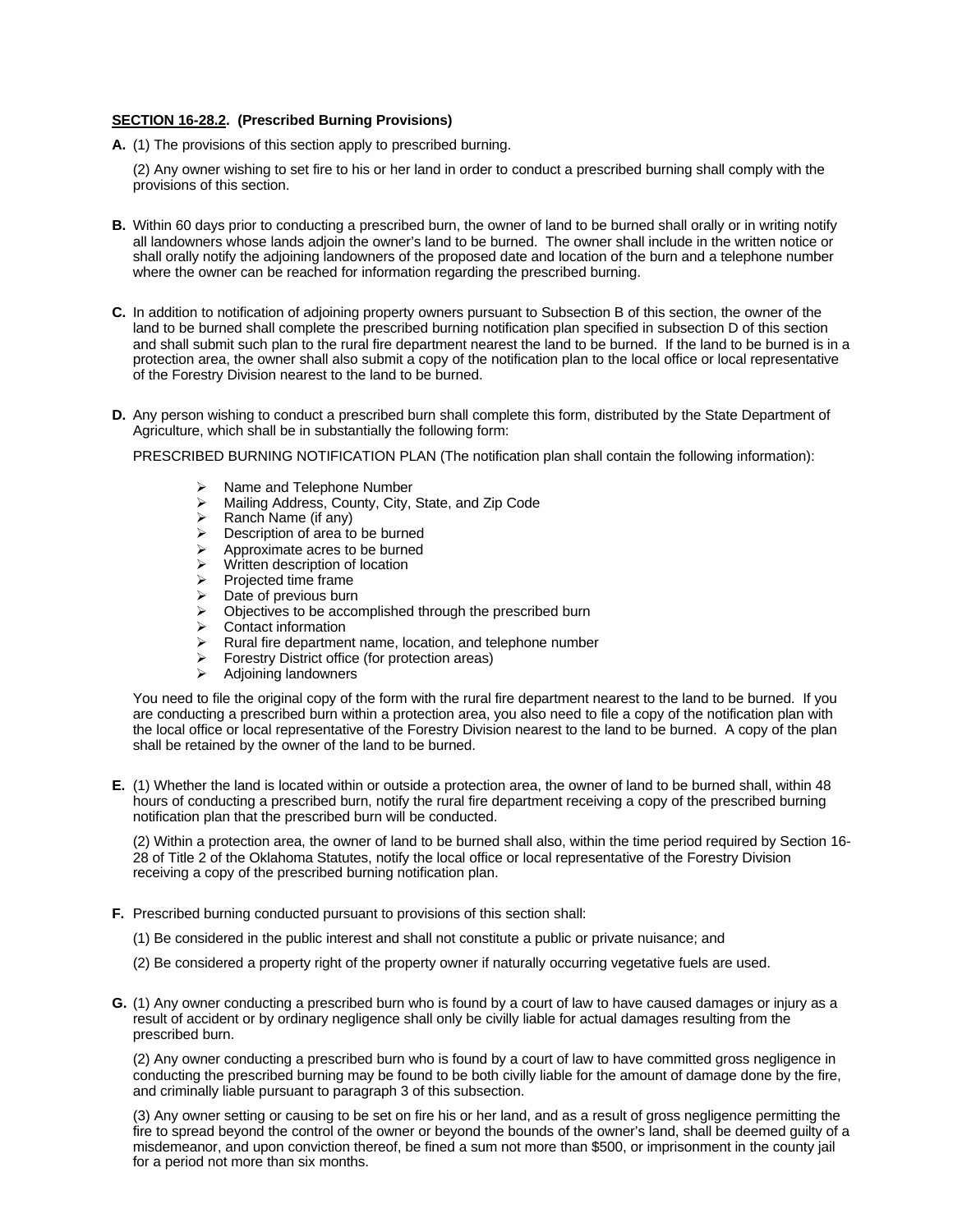The prescribed burn described below is to be conducted according to the information provided here and the Oklahoma Forestry Code (Title 2, Sections 16-28 and 16-28.2 of the State Statutes). File the original copy of the Notification Plan with the local rural fire department, and keep a copy for your records. Inside the designated Forest Protection Area in eastern Oklahoma (refer to list of Forestry offices), also provide a copy to the Forestry Division representative.

## **PRESCRIBED BURNING NOTIFICATION PLAN**

| Description of area to be burned:<br><u>Description</u> of area to be burned:<br><u> Lessent Communications</u> |          |           |
|-----------------------------------------------------------------------------------------------------------------|----------|-----------|
|                                                                                                                 |          |           |
|                                                                                                                 |          |           |
| ,我们就会在这里的时候,我们就会在这里的时候,我们就会在这里的时候,我们就会在这里的时候,我们就会在这里的时候,我们就会在这里的时候,我们就会在这里的时候,我们                                |          |           |
|                                                                                                                 |          |           |
|                                                                                                                 |          |           |
| Objectives to be accomplished through the prescribed burn: ______________________                               |          |           |
|                                                                                                                 |          |           |
|                                                                                                                 |          |           |
|                                                                                                                 |          |           |
|                                                                                                                 |          |           |
|                                                                                                                 |          |           |
| <b>Rural Fire Department Name</b>                                                                               | Location | Phone No. |
|                                                                                                                 |          |           |
|                                                                                                                 |          |           |
| Forestry Division Office (for protection areas): _______________________________                                |          |           |
|                                                                                                                 |          |           |
|                                                                                                                 |          |           |
|                                                                                                                 |          |           |
|                                                                                                                 |          |           |
|                                                                                                                 |          |           |